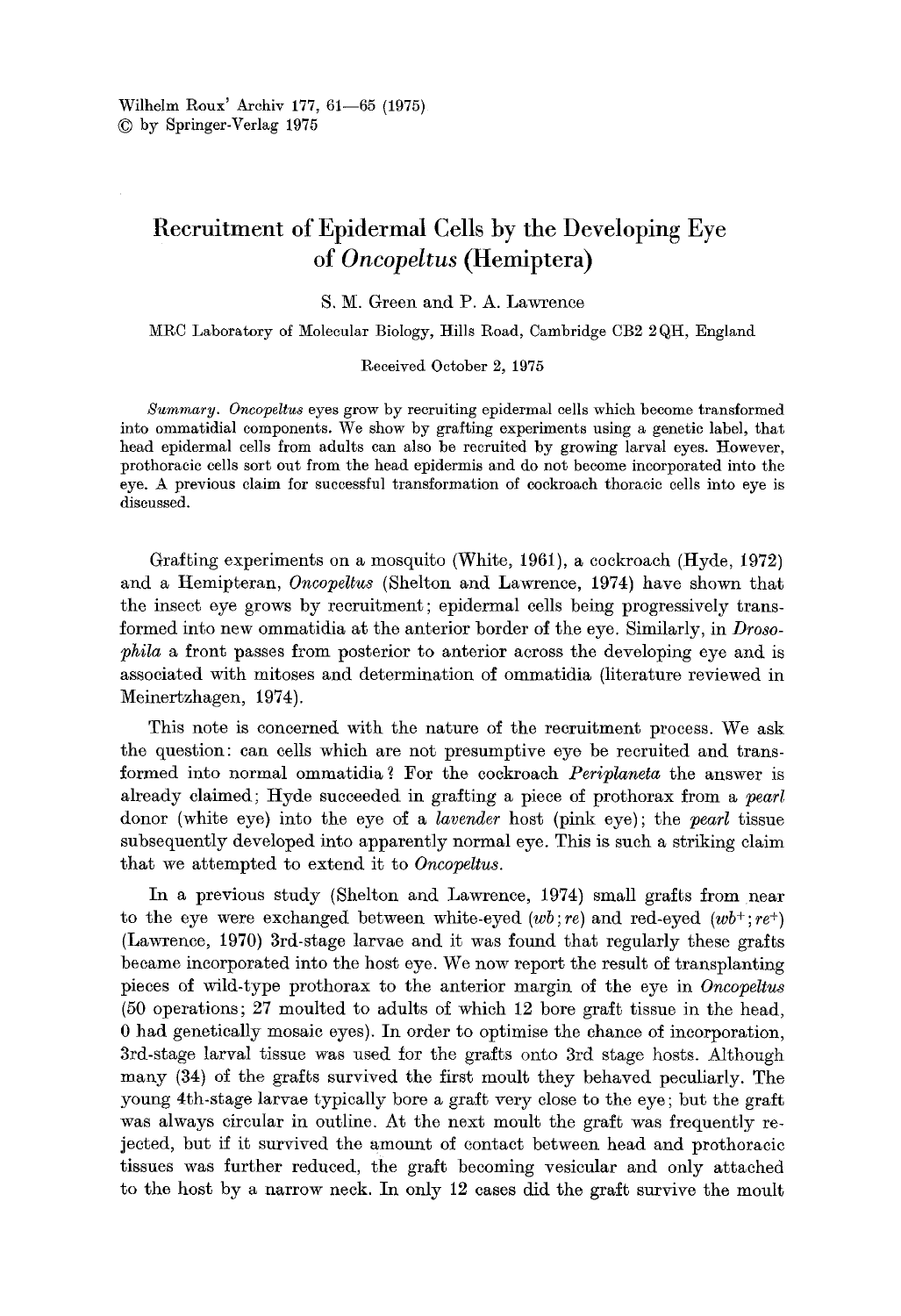to the adult; in no case did any of the grafted ceils become incorporated into the host eye.

The graft always secreted cuticle that was characteristic for the region of prothorax that it had been taken from.

In a further series of experiments, again designed to test the capacity of cells whose presumptive fate was *not* eye, we grafted pieces of *adult* head epidermis from near to the eye, to a site anterior to the eye of 3rd and 4th-stage larvae. The grafted epidermis frequently became incorporated into the developing eye (26 operations; 19 moulted to adult of which 13 bore patches of graft tissue in the head, 9 had genetically mosaic eyes) giving rise to apparently normal ommatidia. Fig. 1 shows one such eye in surface view, and Fig. 2 and 3 another sectioned across the host-graft border at the level of the retinula cells. Both host and graft ommatidia appear perfectly normal, and as in those eases where larval tissues are used as a graft (Shelton and Lawrence, 1974) the border between pigmented and unpigmented cells runs through ommatidia, suggesting that the cells entering any particular ommatidium are not necessarily related by lineage. The grafted epidermis would have undergone cell division during wound healing, moulting and probably during recruitment.

## **Discussion**

We have shown that, when placed near to the eye of a larval host, adult head epidermal cells can become transformed into normal ommatidia. Since these ceils have progressed through the whole of development without becoming eye, they are, by definition, cells whose prospective fate was not eye. It follows that the area of larval head epidermis capable of generating ommatidia is larger than that which actually does so. This does not mean that any cell can form eye; Monze's (1974) pictures suggest that dragonfly head epidermis, taken from an area distant from the eye, did not become ommatidia. Hyde (1972) claimed that prothoracic tissue could be transformed into ommatidia, but her case is not unequivocal, since the argument depends only on pigmentation and not on a cytological examination. She used the mutants *pearl* (white eye) and *lavender*  (purple eye). By means of other grafting experiments she showed that the expression of *lavender* is autonomous, but that *lavender* cells can donate something to neighbouring *pearl* cells which results in that tissue forming wild-type pigments

Fig. i. The result of grafting a piece of adult *wb; re* tissue near to the eye of a 3rd-stage larval host  $(wb^+; re^+)$ . The eye of the adult host contains a sector of  $wb; re$  tissue (arrow)

Fig. 2. A 1  $\mu$  section of another mosaic eye. The eye was fixed in Karnovsky's fixative embedded in araldite and stained in toluidine blue (Shelton and Lawrence, 1974). The wild-type  $(+)$ and mutant (m) ommatidia can be clearly distinguished, *h.e.* head epidermis, *b.m.* basement membrane

Fig. 3. Detail of Fig. 2. Note primary pigment cell of wild type  $(p^+)$  and mutant  $(pm)$  and normal arrangement of rhabdomeres in both wild-type (double ellipse) and mutant (single -~.. ellipse)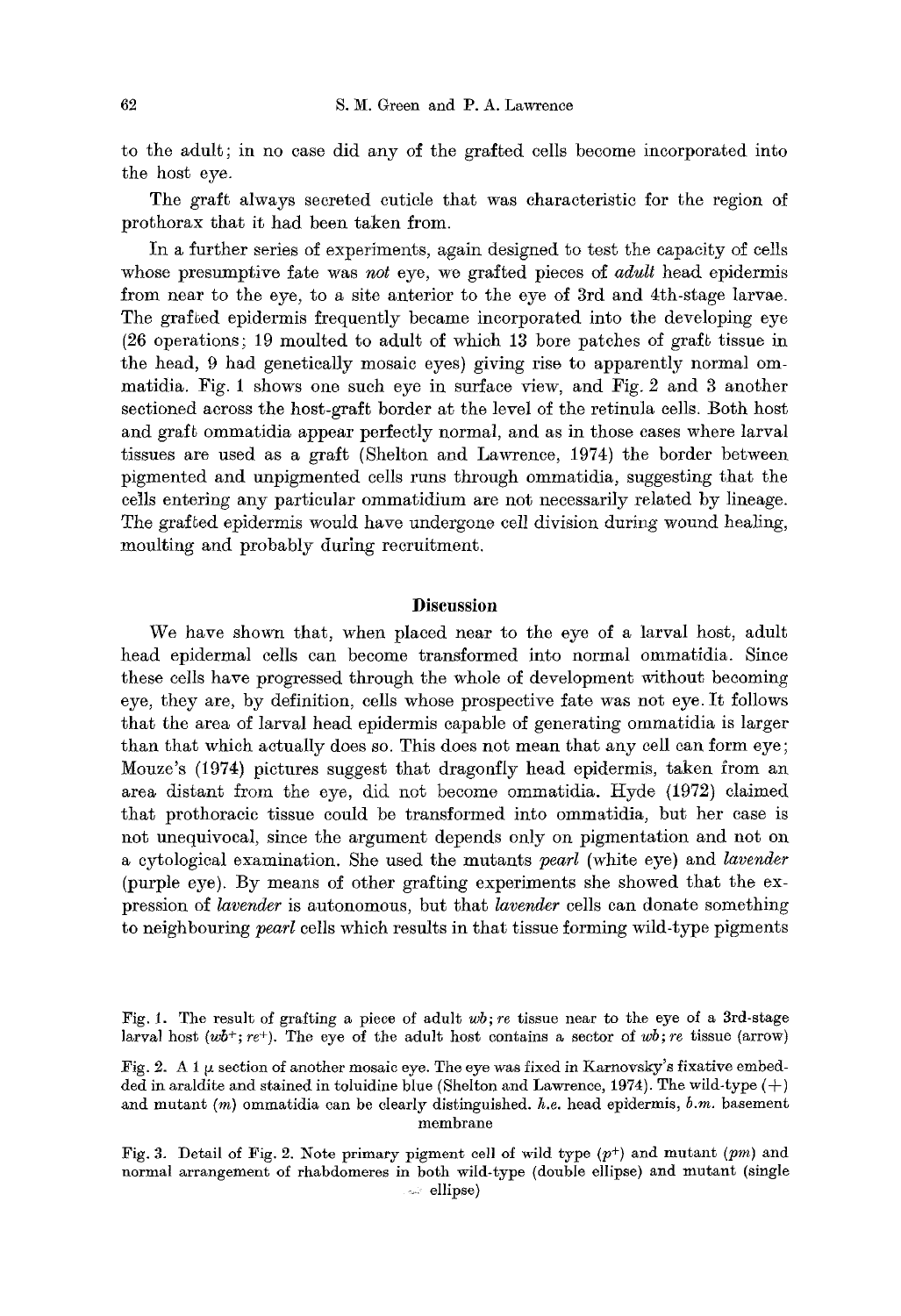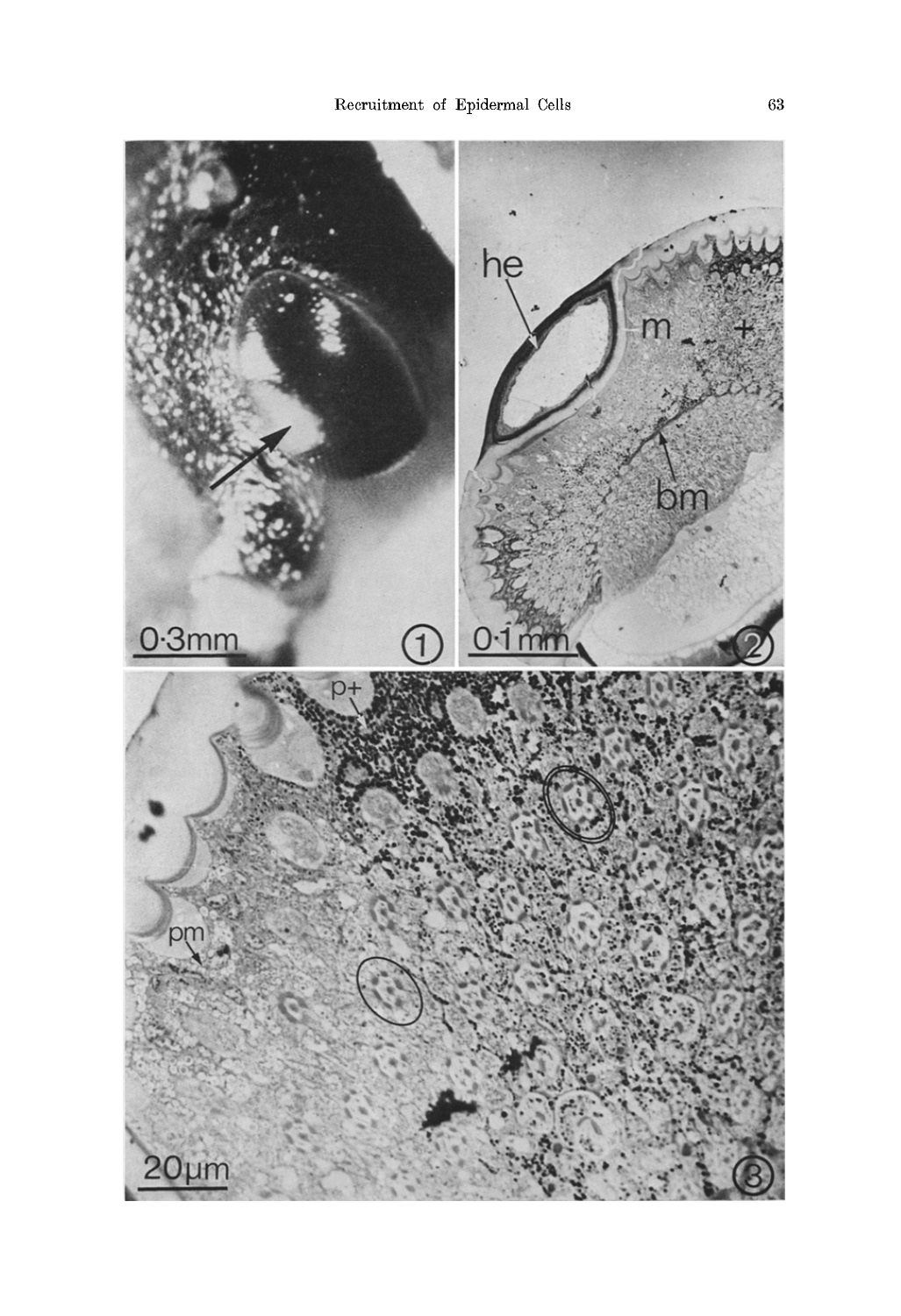(black eye). Hyde demonstrated that when a piece of *pearl* prothorax is transplanted into the eye of a *lavender* host it developed some wild-type pigmentation near to the anterior margin (her Fig. H, p. 373). She also transplanted a piece of *lavender* eye into the prothorax of a *pearl* host ; wild-type eye pigments apparently developed in the surrounding host tissue (her Fig. D, p. 372). Since she states "There is no synthesis of these pigments until the cells become eye cells" it would seem to follow that the *pearl* prothoracic tissue has been transformed into ommatidia. However, the apparent absence of pigment in normal epidermal cells still allows for the possibility that, when placed close to *lavender* cells after an operation, *pearl* cells might make some pigment without differentiating into normal ommatidia. Examination of sections would probably settle the matter.

The failure of thoracic cells to become recruited in *Oncopeltus* may be partially due to the sorting out that occurs. Sorting out also happens when cells from two different imaginal discs of *Drosophila* are mixed following dissociation (Nöthiger, 1966) or when, following a change in genotype, a cell in one disc acquires the characteristics of another, and gives rise to a clone which subsequently becomes vesiculated and separates off from its untransformed surroundings (Morata and Garcia-Bellido, in preparation).

Most organs in insects can be considered to develop by means of intercellular systems (such as gradients, Lawrence, 1973) which may lead to the determination of subsets of cells (such as compartments, Garcia-Bellido, Ripoll and Morata, 1973). The determined state is then propagated through cell heredity and may become further refined as a result of subsequent cell interaction. Thus, in development, the fate of any cell depends mostly on its determined state and its present position. The developing eye of *Periplaneta* or *Oncopeltus* seems to be a partial exception to this generalisation, for whether a head epidermal cell continues to give rise to head cuticle with its associated bristles, or instead develops into ommatidial components, appears to depend more on its proximity to an iaductive eye margin, than on its own ancestry.

Whether we have demonstrated another ease of "reversal of metamorphosis" (Wigglesworth, 1960; Willis, 1976) is a moot point. Certainly it is a characteristic of larval, but not of adult eye, to grow by recruiting head epidermal cells; we have shown that the larval eye can also recruit adult epidermal cells. We do not know whether cell division is a necessary component in this process.

We thank Hilary Anderson, Antonio Garcia-Bellido, Graeme Mitehison, and Peter Shelton for help with the manuscript.

## **References**

- Garcia-Bellido, A., Ripoll, P., Morata, G.: Developmental compartmentalisation of the wing disc of *Drosophila*. Nature (Lond.) New Biol. 245, 251-253 (1973)
- Hyde, C. A. T.: Regeneration, post-embryonic induction and cellular interaction in the eye of *Periplaneta americana.* J. Embryol. exp. Morph. 27, 267-279 (1972)
- Lawrence, P. A.: Some new mutants of the Large Milkweed Bug, Oncopeltus fasciatus Dall. Genet. Res. 15, 347-350 (1970)
- Lawrence, P. A. : The development of spatial patterns in the integument of insects. In: Bevelopmental systems: Insects, vol. 2, S. J. Counce and C. H. Waddington, eds., p. 157-102. London and New York : Academic Press 1973